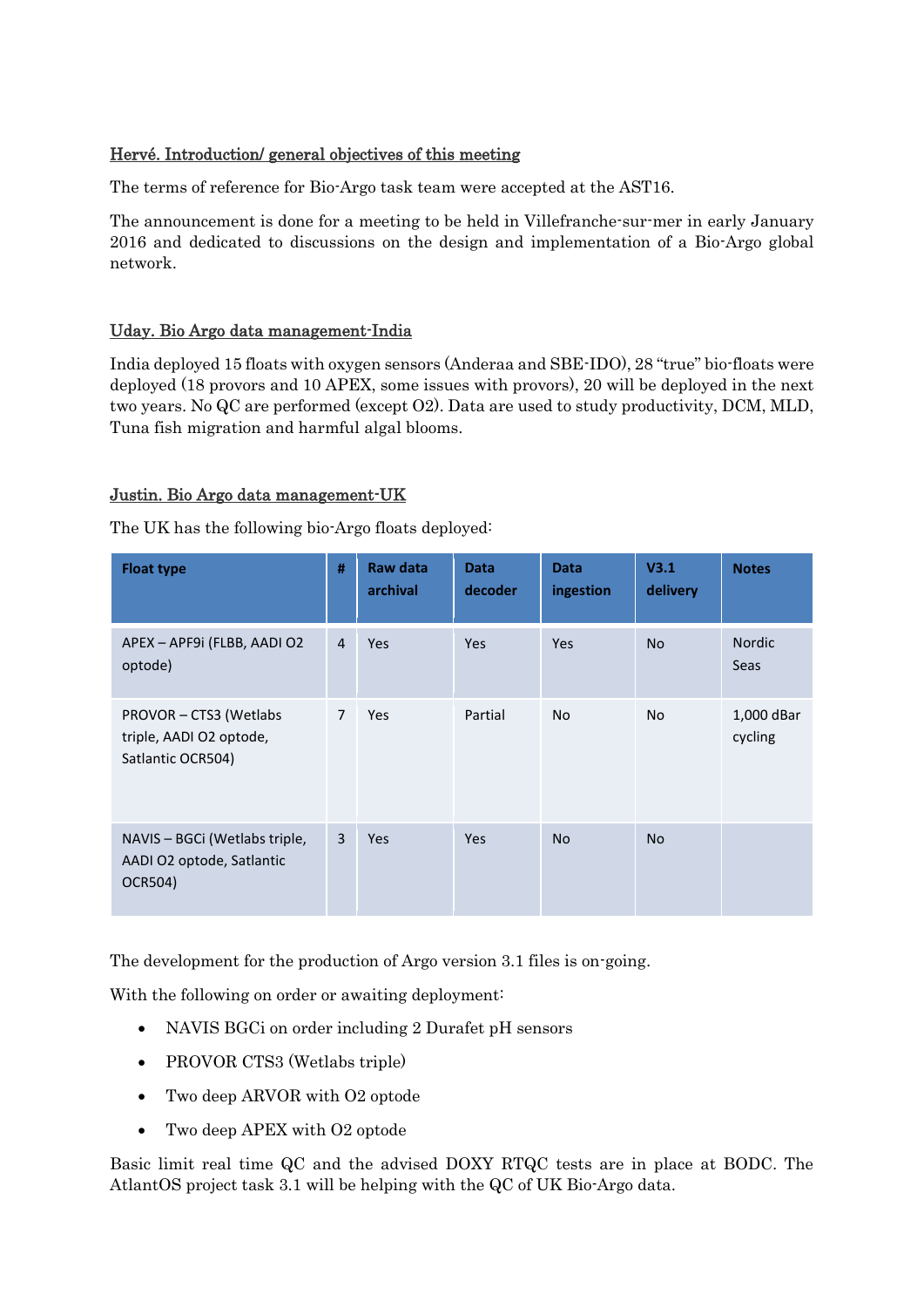BODC are part of a couple of EU projects that are of relevance to Bio-Argo. The SenseOCEAN project is designing new sensors and introducing data standards at the sensor level. ENVRIplus will be looking at time series heterogeneity for carbon data and the utility of fluorimeter data for satellite calibration validation activities.

### Kanako ;Bio Argo data management-Japan

Japan has deployed 65 Bio-Argo floats since 2005. About 50 floats of them are equipped with only oxygen sensor, and the other are equipped with Chl-a and/or BBP sensor in addition to oxygen sensor. The oxygen data have been submitted to GDAC but not put through rQC. The Chl-a and BB data have not yet submitted but will be submitted in 2016. JAMSTEC examined the data quality of oxygen data from Optode4330 mounted on 21 floats and ARO-FT (RINKO) sensor mounted on 2 floats. JAMSTEC has released ESTOC (Estimated STate of Ocean for Climate research) which provides a coherent picture of the global ocean circulation by synthesizing observations including biogeochemical parameters.

## Ann. Bio Argo data management-Australia

Argo Australia manages a wide variety of Bio Geochemical floats. Sensors include Aanderaa optode 3830 (DOXY), Seabird 63 optode (DOXY) , Seabird 43F IDO (DOXY) , CROVER transmissometer (CP650) , FLBB\_AP2 (CHLA, BBP700 and BBP532) , FLTNU (CHLA, CDOM, BBP700) , Eco Triplet ((BBP470, BBP532, BBP700) , SUNA (NITRATE) , Satlantic OCR-I (UP\_RADIANCE412, 443, 490 and 555) and Satlantic OCR-R (DOWN\_IRRADIANCE412, 443, 490 and 555). With increasingly complex combinations. The most complicated so far contains a Seabird 63 Optode, an FLTNU, an Eco Triplet, a CROVER, an OCR-R, and an OCR-I.

The biggest issues have been conversion of files from version 2. To version 3.1 and coding to process new, far more complex Bio floats with sensors we have not seen before. Now that these have been completed, all of our Bio-Data, including both raw and derived parameters, are delivered to GDACs in format version 3.1 BR files.

We are also undertaking a rewrite of all of our  $DMQC$  software to include bio data and this is nearly complete. DOXY will be the first parameter put through this new system. Other Bio parameters will be added later.

Preliminary results of the new DOXY DMQC is validated by comparing corrected float data to calibrated oxygen profiles taken on deployment of several floats.

On average the calibrated profiles and the climatology agree well at the surface (within  $\sim$ 3 %Sat) and in the deep (within  $\sim$ 1 %Sat).Before calibration, the average agreement at the surface and in the deep is 8 and 6 %Sat, respectively.

### Annie. Bio Argo data management-US

Annie Wong presented an overview of biogeochemical (BGC) data management in the US. Within the US, efforts to deploy BGC floats have mainly come from the University of Washington (UW) float group and its partners. Processing of BGC float data and the production of Argo B- files is divided between: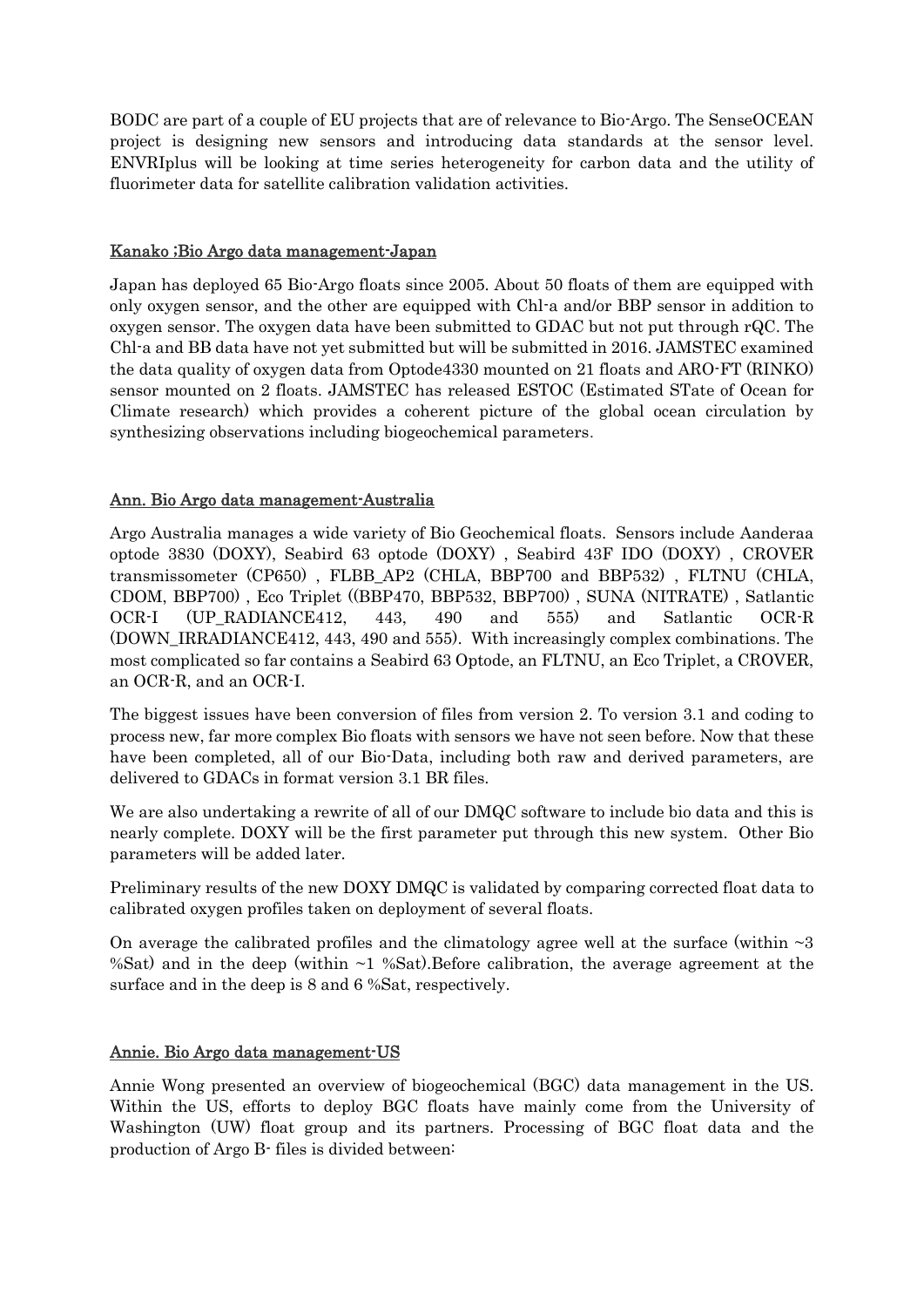- MBARI and UW, who process all BGC float data from floats deployed after 2014, including all BGC data from the SOCCOM project; and

- AOML and UW, who process historical oxygen data from floats deployed before 2014.

Some progress has been made towards the Argo V3.1 format B- files. Annie has converted historical V2.2 D-files with DOXY to V3.1 D- and B- profile files. Production of Argo B- files with SOCCOM BGC data will begin in 2016.

# Anh Tran, Bio-Argo data management Canada

Canada deployed the first float with oxygen sensor in May 2004 as part of the Argo Canada program. Currently, we deployed a total of 33 floats with oxygen sensors. Out of 33 floats deployed, only 7 floats currently actively report data within the last six months. Twenty-six out of thirty three floats deployed equipped with Aanderaa Optode 3830 and reported surface measurements. The other eight floats equipped with SBE63 optical dissolved oxygen sensor. The manufacture for floats deployed between 2004 and 2010 is Web Research, and the recent ones are from MetOcean.

The real-time data management for oxygen floats are handling by MEDS. The doxy data are subjected to real-time QC tests listed in Argo quality user manual version 2.9. The meta, profile (core and BR), trajectory and technical NetCDF files in format version 3.1 are generated and sent to GDAC for the floats deployed in 2014. The DOXY data are also on the GTS in BUFR format.

For delayed-mode data management for DOXY floats with Aanderaa Optode sensor 3830, we plan to apply corrections based on in-air measurements as it described in article

"Air oxygen calibration of oxygen optodes on a profiling float array" by Kenneth Johnson et al 2015.

### Thierry,. Bio Argo data management-France

The Matlab data processing chain for Provor floats is continuously improved. These data were distributed in V3.1. 83 parameters are managed : core-argo, b-argo, i-argo parameters These parameter include chlorophyll, turbidity, CDOM, back-scattering, UV, nitrate, bisulfide, pH, radiance, irradiance, PAR

Real Time QC for DOXY and Chlorophyll-A are applied. Transition from V3.0 to V3.1 for other floats (Apex, Navis, Nemo and Nova) is underway.

| <b>Bio-Argo floats, Coriolis DAC</b> |             |               |                       |       |  |  |  |  |
|--------------------------------------|-------------|---------------|-----------------------|-------|--|--|--|--|
| <b>Familly</b>                       | nb versions | nb floats     | nb profiles nb cycles |       |  |  |  |  |
| <b>APEX</b>                          | 20          | 85            | 9542                  | 9326  |  |  |  |  |
| <b>NAVIS</b>                         |             | $\mathcal{P}$ | 233                   | 233   |  |  |  |  |
| <b>NEMO</b>                          | 1           | $\mathcal{P}$ | 297                   | 297   |  |  |  |  |
| <b>NOVA</b>                          | 1           | 3             | 28                    | 27    |  |  |  |  |
| <b>PROVOR</b>                        | 20          | 202           | 54542                 | 21820 |  |  |  |  |
| Total                                | 43          | 294           | 64642                 | 31703 |  |  |  |  |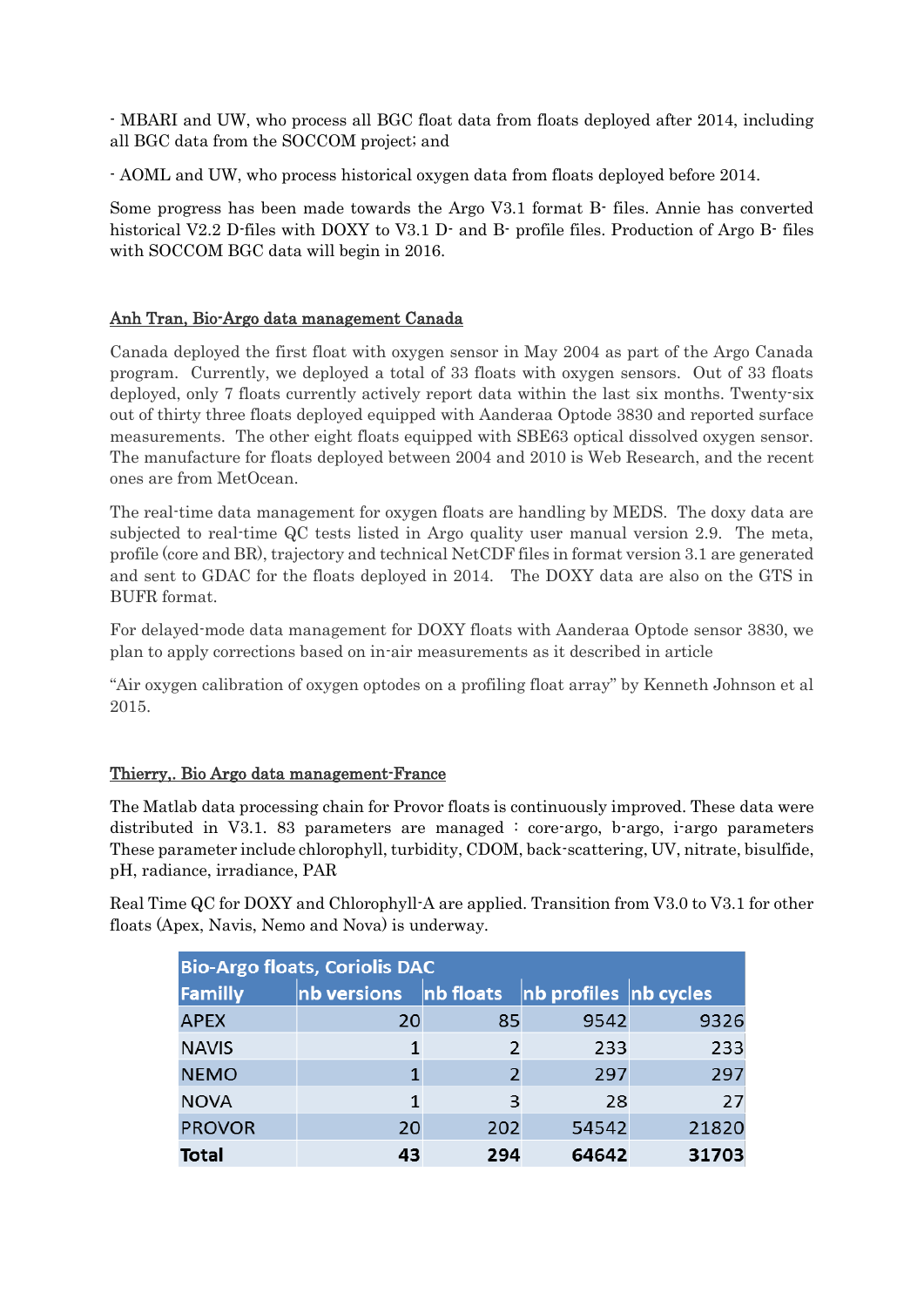### Antoine. Hardware and software : good practices for good data

Antoine explained how important it is to fully qualify the sensors before deployment especially for BGC sensors. Organising a workshop around the BGC float activity will be useful to make sure that sensors are qualified and procedures for complementary measurements are followed. Complementary measurements (CTD at deployment, Bottle files for Nitrate…) should be stored (CCHDO?) and there should be official documentation available to describe the procedures.

Antoine also presented how to use CDOM drift data to anticipate the Biofouling contamination, these data could also be used to detect sensor failure. Drift data can also be used to study export of aggregates.

## Catherine/Hervé. Chlorophyll a: real-time QC, delayed mode QC

Documents related to processing and RT-QC procedure are available on the Argo data management web site. The RTQC procedure includes a range test, a spike test, a sensor failure test. The chlorophyll-A concentration is adjusted to be 0 at depth and to account for the Non Photochemical Quenching. Some issues about the calibration of the Chlorophyll-A sensor have been presented. A meeting will be hold in Villefranche in December with the manufacturer and possible actions will be discussed. The deep fluorescence signal (especially obvious in the black sea but also in sub-tropical gyres) will also be taken into account either in RT or in DM.

Regarding DM, building a reference database is an ongoing work, nevertheless the limited number of profiles of CHLA fluorescence is critical for a database at the global scale. Regional scales database (biogeochemical provinces) is a better candidate to evaluate the shape and the range of the profile. Beside the overestimation factor linked to the calibration, there is also a regional bias in the relationships (float vs HPLC or float vs radiometric Chla) that should be considered in development of DM procedures.

# Catherine / Hervé. bb: real-time QC, delayed mode QC

Document related to processing of particle backscattering are available on the Argo data management web site (Xiaodong Zhang (author of the matlab code to compute the contribution of the pure sea water) was contacted and agreed to copy his code on the ADMT web site). The document on RT QC procedure is almost done, this procedure includes a range test and a Bad Offset test.

Regarding DM, the reference database still needs to be developed. A paper by sauzede et al., is submitted to JGR, based on a neural network approach to extend to depth the surface bio optical properties. The comparison between BBP on floats and BBP from satellite data is underway.

# Dissolved Oxygen Processing, Quality Control and Organisation

### (Henry Bittig, Annie Wong, Virginie Thierry)

### Oxygen Quantity Conversions

The SCOR WG 142 "Recommendations on the conversion between oxygen quantities for Bio-Argo floats and other autonomous sensor platforms" were presented.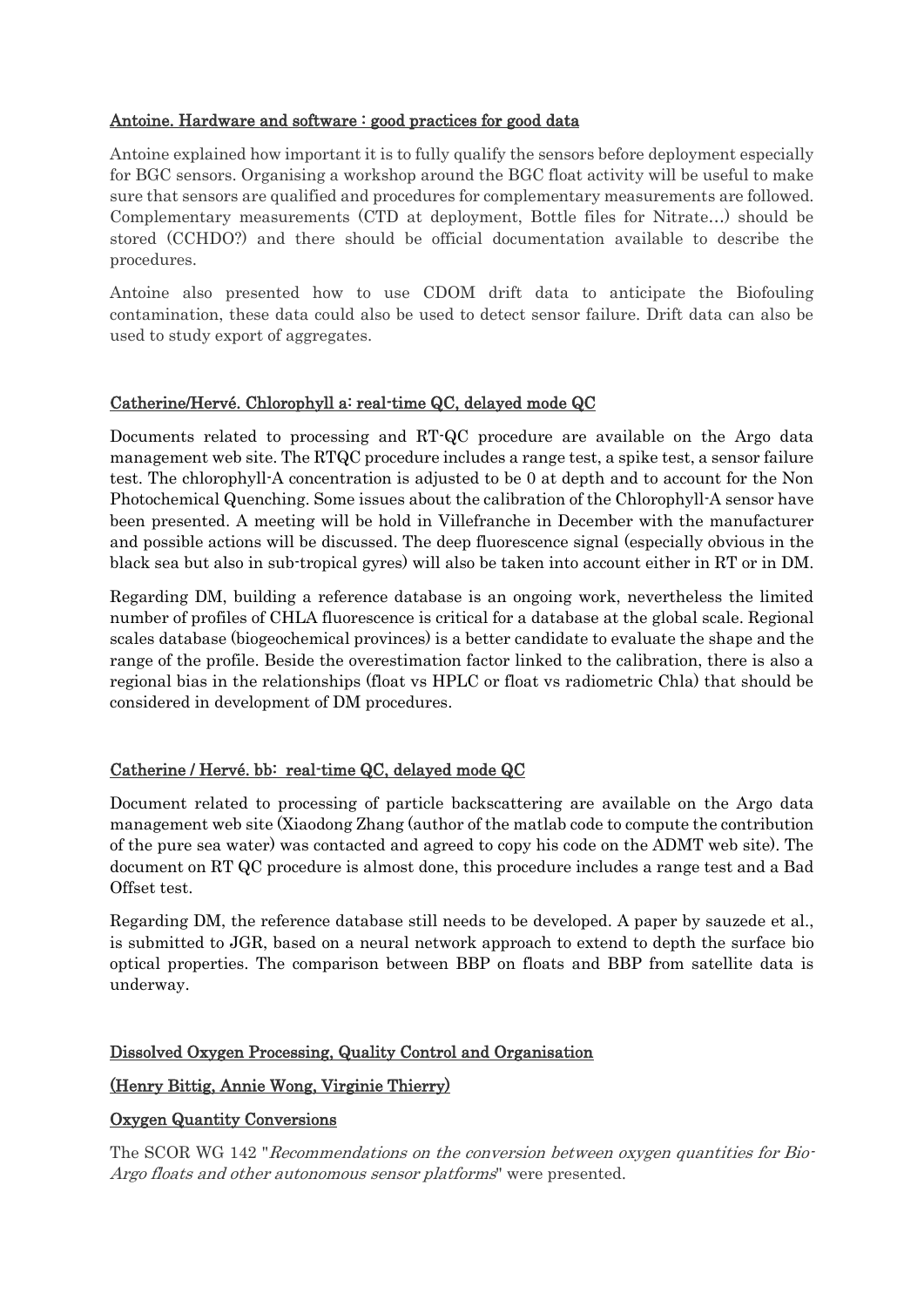The oxygen content of a water parcel can be stated in three different quantities: as  $O_2$ concentration (amount of  $O_2$  per unit volume or mass of the water sample), as  $O_2$  partial pressure (hypothetical pressure of  $O_2$  in the gas phase when in equilibrium with the water parcel), and as  $O_2$  saturation (ratio of the oxygen amount present in the water parcel and the calculated amount at atmospheric equilibrium). The SCOR WG 142 defined a best set of equations to be used for the conversion between these three quantities and the recommendations document summarizes equations relevant to Argo: the conversion between different concentration units (e.g. mLsrp  $L^1$  to µmol  $L^1$ , µmol  $L^1$  to µmol kg<sup>-1</sup>), the salinitycorrection of optode raw  $O_2$  data, and the conversion between  $O_2$  partial pressure and concentration (relevant for in-air measurements, see below).

The SCOR WG 142 recommendations are to replace the (varying) manufacturer's equations of O<sup>2</sup> quantity conversion to reach a physically consistent data treatment (since the conversion of O<sup>2</sup> quantities does not depend on the manufacturer of a sensor but solely on physical principles).

The DAC  $O_2$  cookbook will be updated accordingly and  $O_2$  sensor manufacturers are encouraged to follow the SCOR WG 142 guidelines.

The conversion to units of  $\mu$ mol kg<sup>-1</sup> is currently the only place in the Argo data system where the seawater density is computed and the equation of state was discussed quickly. Brian King noted that any advice should ideally point to the most recent, i.e., TEOS-10, unless there is some intrinsic reason to the conversions to stick to the superseded Fofonoff and Millard (1983) and Millero et al. (1980) equations. This will be checked by Henry Bittig and Virginie Thierry.

### Use of timing information for the interpretation of Bio-Argo data

An example for the different time response of an unpumped (Aanderaa 4330) and a pumped (Sea-Bird SBE63) optode was given from float 6900890. Pumping does improve data quality, though the difference is generally smaller than expected since strong density gradients (where the float's ascent is slowed down) tend to coincide with strong  $O_2$  gradients. The important part to assess the lag (i.e., the time needed for the sensing membrane to equilibrate) is the temporal gradient, not the spatial (depth) gradient. Argo floats as buoyancy-driven platforms move at the same time in space (depth) and time. The first is stored in the profile, the second (currently) not. If it is available, it can help in the interpretation of sensor behaviour (and a potential correction of the  $O<sub>2</sub>$  data).

#### Routine O2 optode in air measurements

The SCOR WG 142 "Recommendation for Oxygen Measurements from Argo Floats: Implementation of In-Air-Measurement Routine to Assure Highest Long-term Accuracy" and the rationale behind and its details were presented.

 $O<sub>2</sub>$  optodes on floats are typically out of calibration (up to order of 10 %) on deployment compared to a previous (factory) calibration, which impairs the utility of the Argo- $O_2$  network. The drift behaviour has been documented and characterized by several studies and follows coherent trends, i.e., it is dominantly an  $O_2$  sensitivity loss (linear with  $O_2$  content) and the loss rate decreases with time. With a single, well-defined reference, this dominant drift effect can be quantified and corrected. Atmospheric air oxygen is such a well-defined, globally available reference (based on atmospheric reanalysis models) and all optical oxygen sensors (optodes) are capable of both measuring in water and air. Field studies have demonstrated the feasibility of such in-air measurements from Argo floats and reached accuracies similar to Winkler-based hydrocast calibrations (1 %). Moreover, initial studies with routine in-air measurements over the course of the floats lifetime suggest the presence of a small in-situ drift on some floats.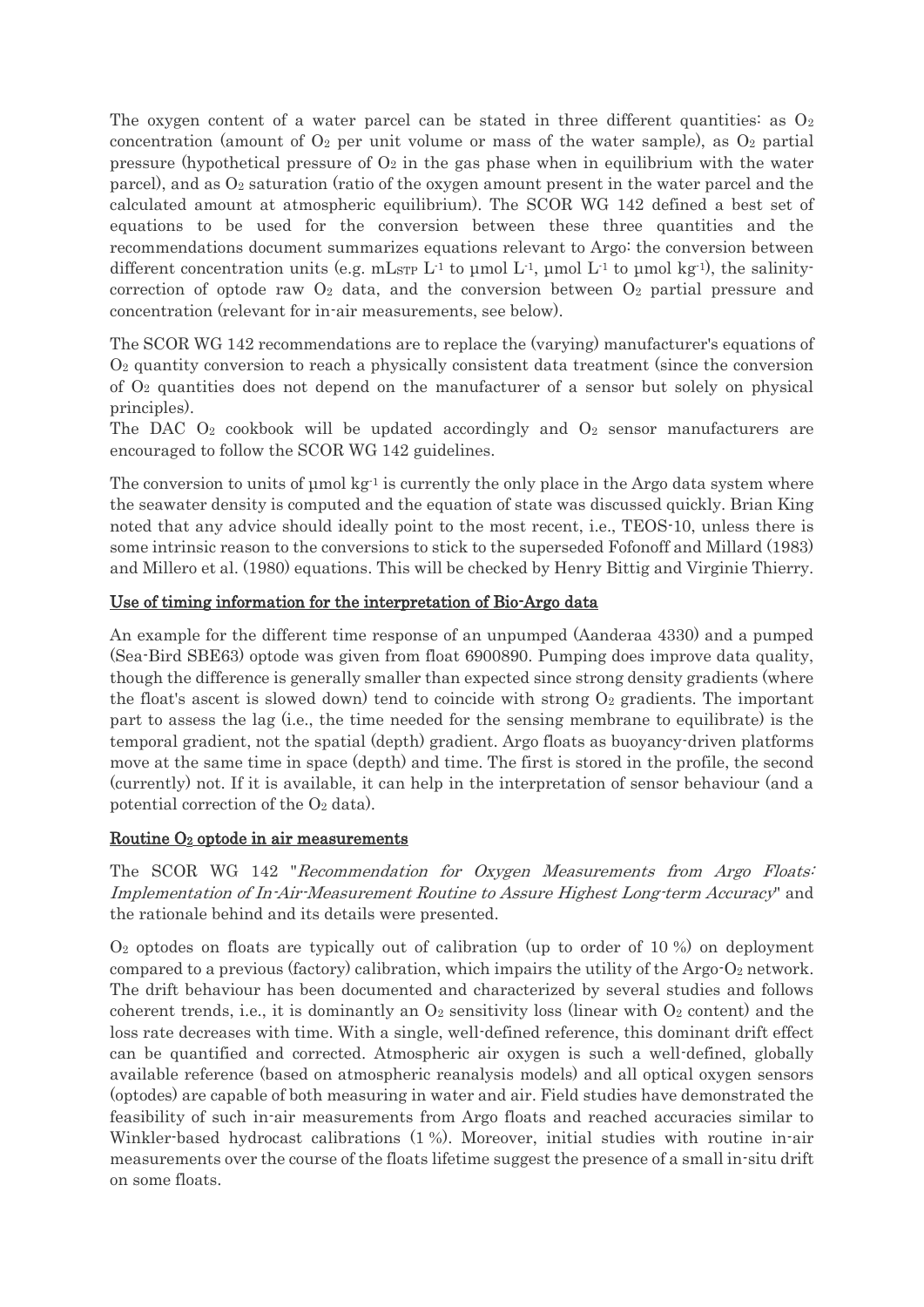The SCOR WG 142 recommendations for routine in air measurements were adopted by the Bio-Argo team.  $O_2$  optodes are thus required to be mounted in an elevated position, so that they are exposed to the air during surfacing and to make 5-10 measurements in air at every float surfacing. Further details of the requirements and recommended practices are found in the SCOR WG 142 document.

For the data treatment, optode raw data (temperature and phase; existing <PARAM>s from the parameter list) of each in-air measurement cycle need to be stored. These data are converted to  $O_2$  partial pressure (new <PARAM> in the parameter list: PPOX). Optional float data are pressure and the measurement time during the in-air sequence. For each cycle, the location and time of the surfacing as well as the shallowest profile temperature, salinity, and oxygen are used for the interpretation.

It was agreed that in-water data before the end of the profile (begin of the telemetry cycle) is stored in the profile files, either in the "Primary sampling" profile, N\_PROF=1, or in the "Nearsurface sampling", N\_PROF=2, when the CTD pump is switched off. All data after the end of the profile is stored in the trajectory files. To better distinguish surface measurements in air from other events in the trajectory files, Megan Scanderbeg suggested the definition of a new measurement code MC=1100 (with relative measurement codes 1099, 1089, …) for this kind of data.

Finally, the storage of measurement times in relation to in-air measurements was discussed. The part stored in the trajectory files will have a JULD time stamp for each event, while no such information is associated with the profile file part. It was later agreed on ADMT that "if there is sparse timing information (times not sent with every CTD level), those time stamps would go into the trajectory file. If timing information is sent with every CTD level, it would go into the core Argo profile file under a new <PARAM>. The exact details of this <PARAM> are still to be determined and it will be optional."

# How to fill DM DOXY fields

It was agreed that in the SCIENTIFIC\_CALIB section of the b-files, PARAMETER will list all parameters from STATION\_PARAMETER, even though not all parameters have delayedmode QC.

Suggestions on how to fill the associated SCIENTIFIC CALIB fields (EQUATION, COEFFICIENT, COMMENT) for oxygen have been compiled by Virginie Thierry, Henry Bittig, and Ann Thresher and are included in the "Argo Quality Control Manual for Biogeochemical Data". Given the still evolving nature of oxygen adjustment methods, this list is not exhaustive and should be seen as phrasing suggestions. PIs are free to use other wording and methods, as long as they are well documented/referenced.

It is now understood that biogeochemical parameters will have many delayed-mode methods (more than for PSAL, for example). In order to keep track of all calibration methods, people are encouraged to include a reference in the \_COMMENT field, and the Bio-Argo team should keep a comprehensive record of these references.

### Review of the DAC O2 cookbook and future challenges to the DOXY processing

Henry Bittig gave a brief summary about the scope and extent of the Processing Argo Oxygen Data at the DAC Level document. It summarizes processing steps from sensor raw data through the sensor's  $O_2$  response and  $O_2$  conversion steps to the final DOXY for 5 sensors from 3 manufacturers in 32 separate, individual cases. The cases depend on the sensor model, input parameters, and O<sup>2</sup> response equation. They may be significantly different or close-to-identical from each other. Apart from the "bottom-up" view of cases (what sensor  $\rightarrow$  input parameter  $\rightarrow$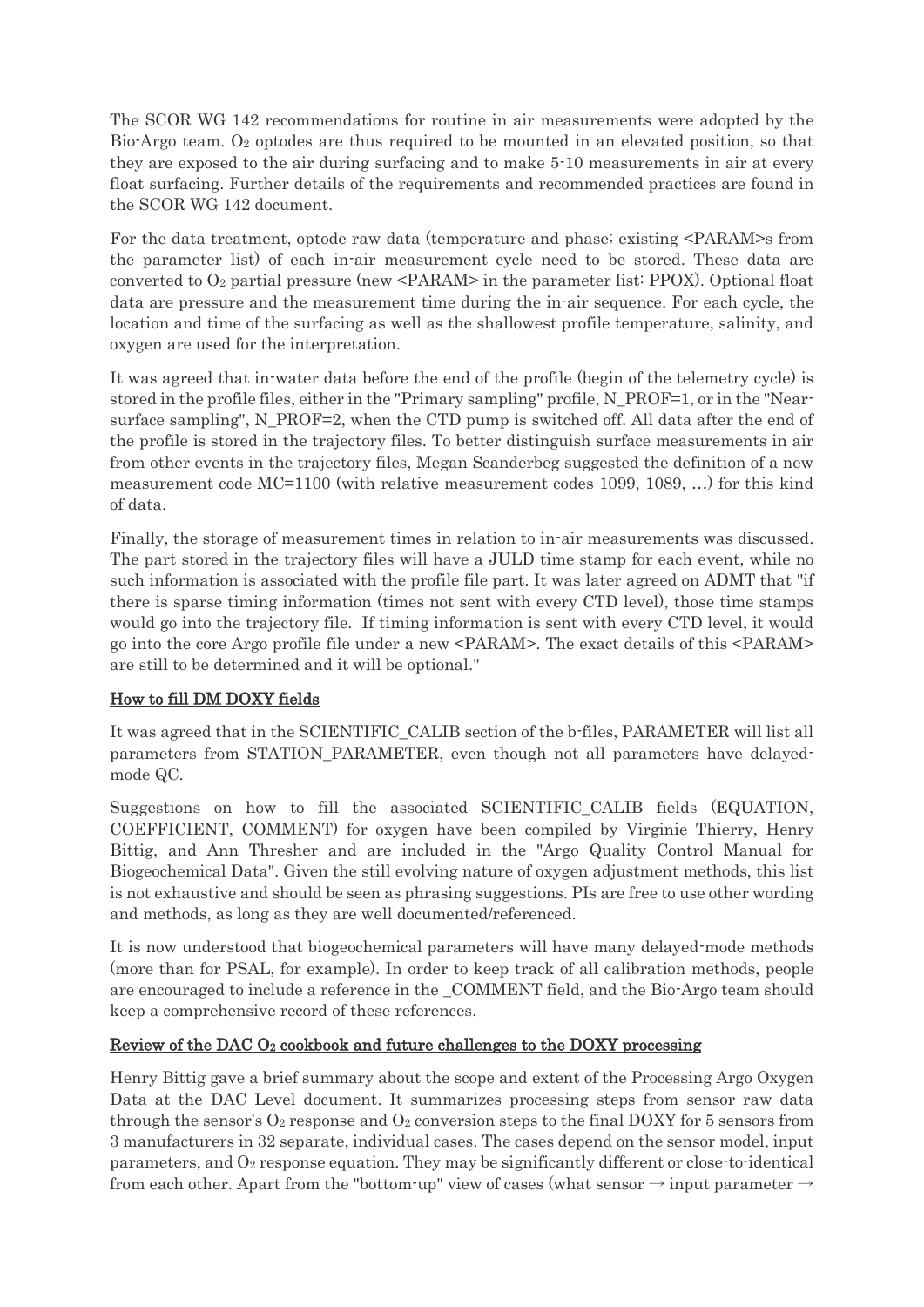individual case), an alternative "top-down" view (what sensor  $\rightarrow$  O<sub>2</sub> response model  $\rightarrow$ individual case) was presented and will be included in the cookbook as further guidance.

The recommendations on  $O_2$  quantity conversions will reduce some of the complexity of the cases by harmonization (on average  $\geq$ half the equations of each case are on the  $O_2$  conversions). However, ever more manufacturers, sensor models, O<sub>2</sub> response equations, and more diverse ways to treat the sensor data (e.g., a revised pressure correction?) will challenge the individual case approach (i.e., the cookbook's extent and manageability) in the future.

#### Catherine / Hervé Radiometry: real-time QC, delayed mode QC

A paper by Organelli et al., was submitted to Journal of Ocean and Atmosphere Technology to describe the Real Time QC procedure for the radiometry. This procedure allows to identify clouds, wave focusing and other noises, as well as "dark" pixels. Anyway there is a recommendation to avoid to set up a QC of 4 (bad data) for those values. These values should be identified and removed for optical applications requiring "clean" monotonously decreasing profile with depth. For biological / photosynthesis studies, for example, these data are valuable.

### Catherine. NO3: real-time QC on PROVOR CTS4

Results of computation and Real Time QC procedures on PROVOR CTS4 floats equipped with SUNA sensor are presented.

There is a clear need to transmit the whole absorption spectrum of the spectrophotometer (and not only the concentration computed on-board) as several problems occurred with floats deployed these last months: wrong calibration file on-board, saturation of the spectrophotometer. The only way to get correct nitrate concentration is to recompute it from the spectrum.

Accounting for the vertical offset between CTD and SUNA removes some spikes in the computed nitrate concentration A pressure effect on the sensor is also illustrated. The computed nitrate concentration accounting for both effects should be stored in NITRATE\_ADJUSTED.

The WOA reference at depth should be further investigated for both range test and adjustment.

Spike (Argo) tests, RMS tests on the multilinear regression and test on absorption at 240nm, previously presented by Ken Johnson are applied and are efficient to discriminate bad data.

#### Ken. pH/NO3/O2: real-time QC, delayed mode QC

This presentation focused on the real time processing, QC, and adjustment of data from oxygen, nitrate and pH sensors on floats deployed by the SOCCOM program. All of our oxygen sensors now make air oxygen measurements as described in Johnson et al. (J. Atm. Oceanic Technol., 2015, 32, 2160-2172). With a single gain correction, the oxygen sensors now appear to have accuracies on the order of 1% and further improvement may be possible.

Controlling nitrate and pH sensors for drift or offsets in the SOCCOM program is now based on using Multiple Linear Regression equations fitted to high quality hydrographic data from the GO-SHIP program as described in Juranek et al. (Geophys. Res. Lett., 2011, 38, L17603,